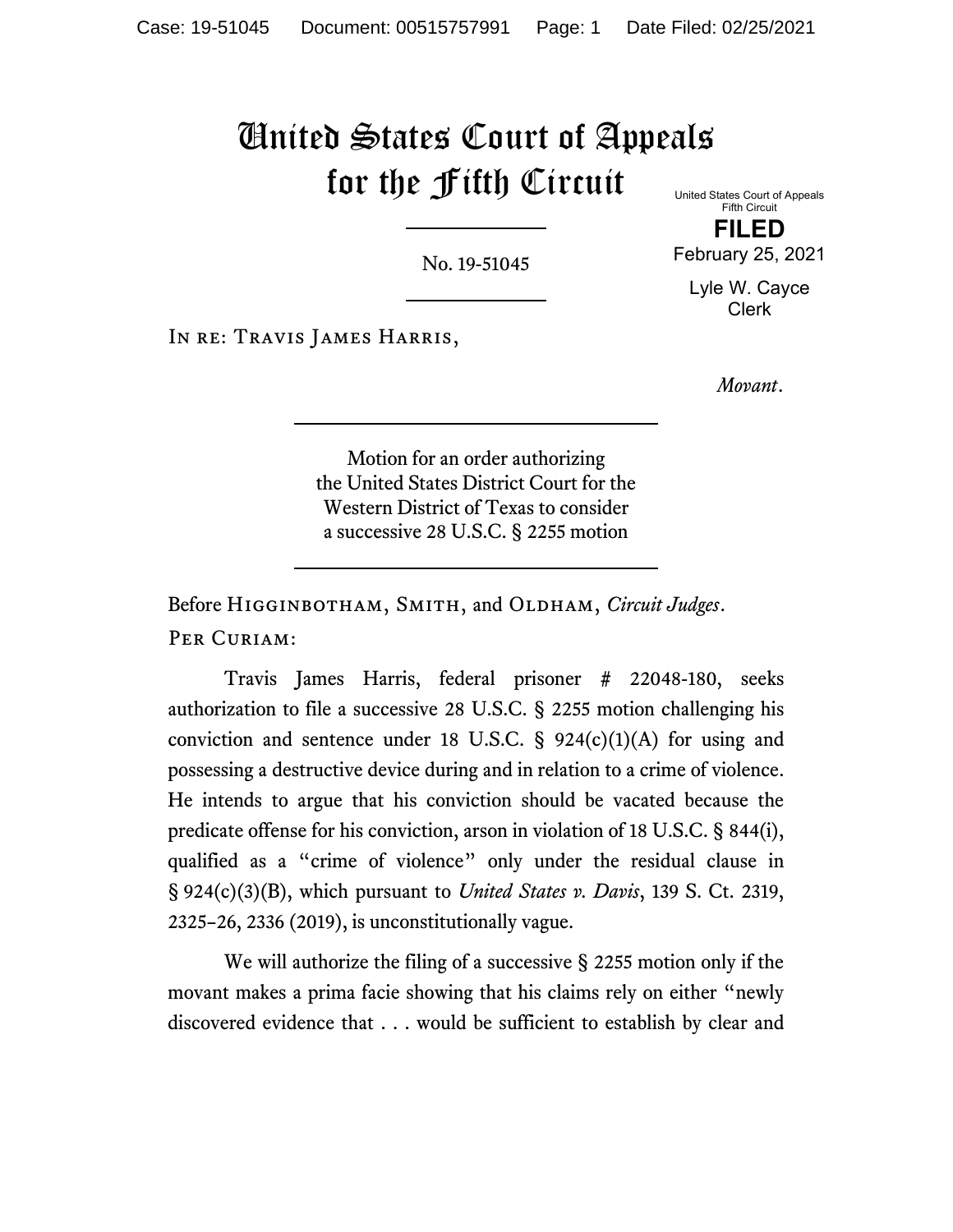convincing evidence that no reasonable factfinder would have found the movant guilty," or "a new rule of constitutional law, made retroactive to cases on collateral review by the Supreme Court, that was previously unavailable." § 2255(h); *see also* 28 U.S.C. § 2244(b)(3)(C); *In re Dockery*, 869 F.3d 356, 356 (5th Cir. 2017) (mem). We conclude that Harris has made "a sufficient showing of possible merit to warrant a fuller exploration by the district court." *In re Morris*, 328 F.3d 739, 740 (5th Cir. 2003) (quotation omitted).

Accordingly, IT IS ORDERED that Harris's motion for authorization to file a successive § 2255 motion is GRANTED. Our grant of authorization based on the prima facie showing required at this stage is tentative, however, in that the district court must dismiss the motion without reaching its merits if the court determines that Harris has failed to satisfy the requirements of § 2255(h). *See In re Morris*, 328 F.3d at 741. We express no view on what decisions the district court should make. The Clerk is DIRECTED to transfer the motion for authorization and related pleadings to the district court for filing as a § 2255 motion*. See Dornbusch v. Comm'r*, 860 F.2d 611, 612-15 (5th Cir. 1988). The filing date shall be, at the latest, the date the motion for authorization was filed in this court, unless the district court determines that an earlier filing date should apply. *See Spotville v. Cain*, 149 F.3d 374, 376 (5th Cir. 1998).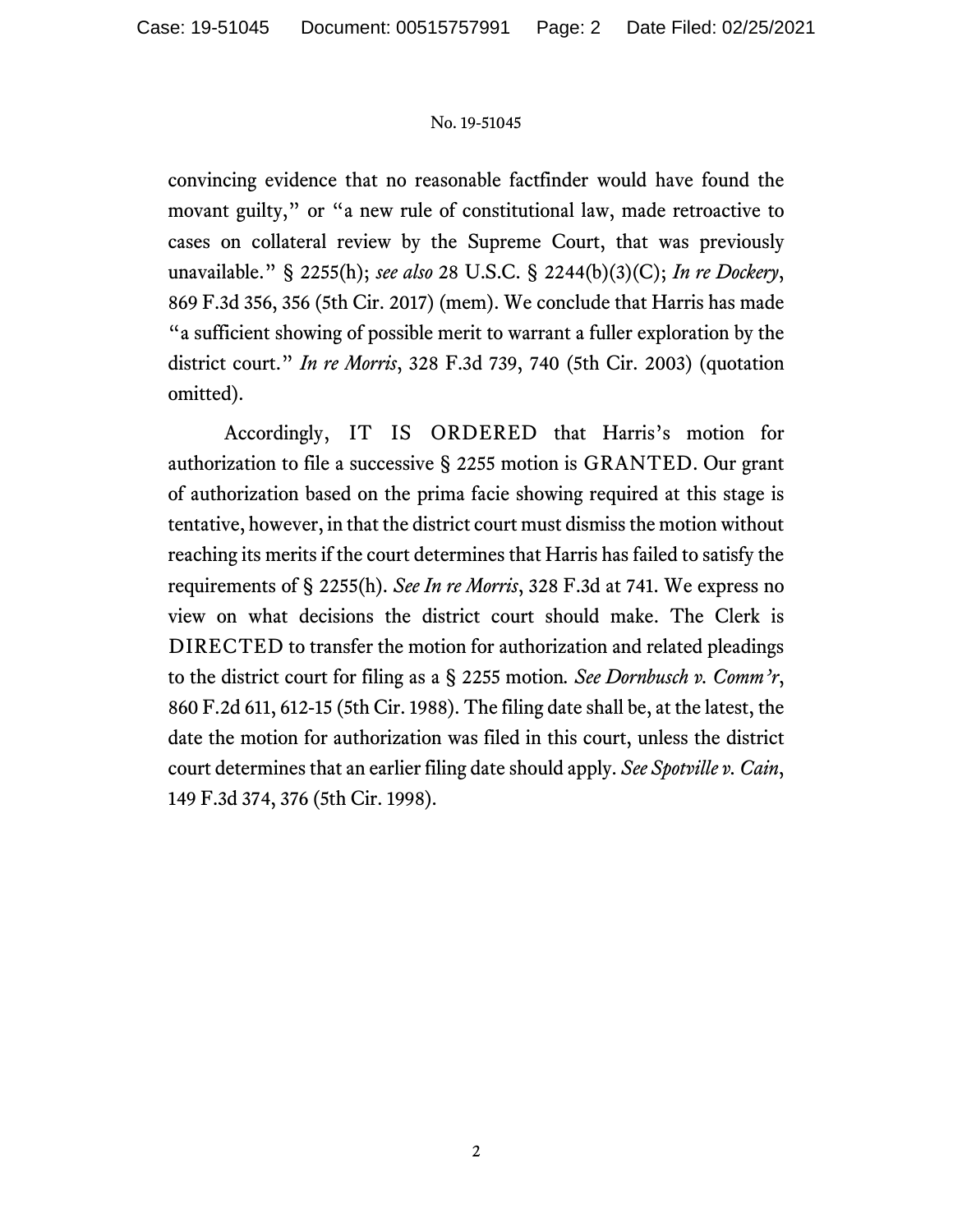ANDREW S. OLDHAM, *Circuit Judge*, concurring.

The Supreme Court has held that new rules of constitutional law are "not 'made retroactive to cases on collateral review'" under 28 U.S.C. § 2255(h)(2) "unless the Supreme Court holds [them] to be retroactive." *Tyler v. Cain*, 533 U.S. 656, 663 (2001). [\\*](#page-2-0) But there appears to be some tension between *Tyler*'s reasoning and *Welch v. United States*, 136 S. Ct. 1257, 1265 (2016). And the federal Government has repeatedly refused to litigate the issue. *See, e.g.*, *In re Hall*, 979 F.3d 339, 342 & n.1 (5th Cir. 2020). So I reluctantly concur in the tentative authorization here.

To obtain authorization to file a successive § 2255 motion, Harris must show that his underlying claim relies "on a new rule of constitutional law, made retroactive to cases on collateral review by the Supreme Court, that was previously unavailable." 28 U.S.C.  $\S$  2255(h)(2). The first question then is whether *Davis* announced a new rule of constitutional law. Our court answered that question in the affirmative in *United States v. Reece*, 938 F.3d 630, 635 (5th Cir. 2019). There, we held that *Davis* announced a substantive rule of constitutional law because it invalidated the residual clause of § 924(c) and "narrow[ed] the scope of conduct for which punishment is now available." *United States v. Reece*, 938 F.3d 630, 635 (5th Cir. 2019). We thus determined that "*Davis* announced a new rule of constitutional law retroactively applicable on a *first [§ 2255 motion]*." *Ibid*. (emphasis added).

But *Reece* does not squarely govern second or successive motions under § 2255(h). That's because the standard enunciated in that subsection

<span id="page-2-0"></span> $*$  In *Tyler*, the Supreme Court addressed a state prisoner's § 2244(b)(2)(A) motion. But the retroactivity language in that provision is materially identical to the language in § 2255(h)(2), which applies to federal prisoners.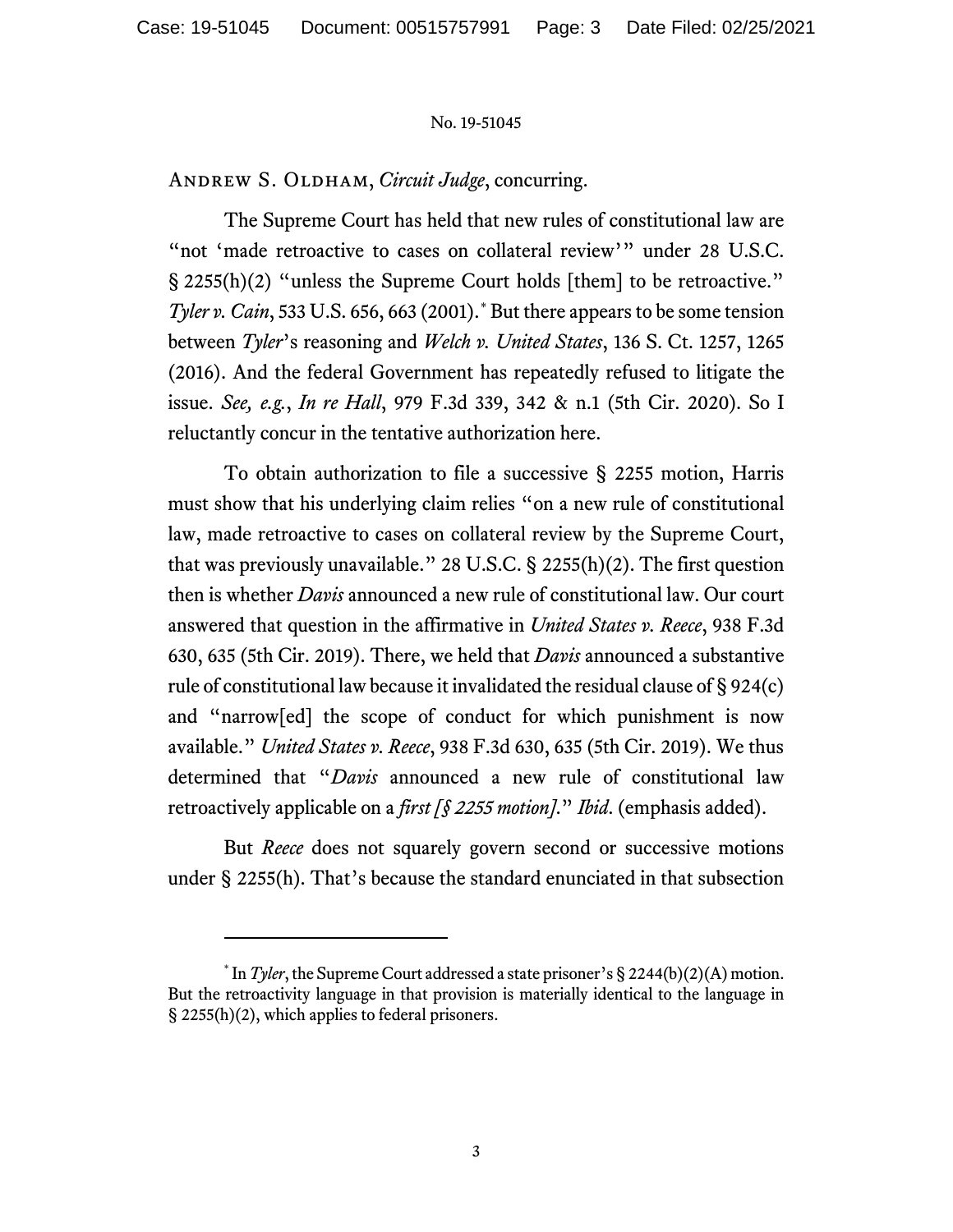is different from (and arguably more stringent than) the  $\S$  2255(f)(3) standard confronted in *Reece*. Initial habeas petitions under § 2255(f)(3) simply require (1) recognition of a new rule of constitutional law by the Supreme Court; and (2) that the right be made retroactively applicable to cases on collateral review. Section 2255(h)(2) by contrast requires that "*the Supreme Court*" has made the new rule retroactive. And we presume that Congress intended the different phraseology to carry different meanings. *Sosa v. Alvarez-Machain*, 542 U.S. 692, 711 n.9 (2004) (emphasizing "the usual rule that 'when the legislature uses certain language in one part of the statute and different language in another, the court assumes different meanings were intended'" (quoting 2A N. Singer, Statutes and Statutory Construction § 46:06, at 194 (6th rev. ed. 2000))).

So what does § 2255(h)(2) mean? In *Tyler v. Cain*, the Supreme Court explained two ways that it can make a new rule of constitutional law retroactive under 2255(h)(2). First, the Supreme Court itself can expressly hold that a new rule is retroactive on collateral review. *Tyler*, 533 U.S. at 662– 64. Or second, the Supreme Court's holdings in "[m]ultiple cases" can "render a rule retroactive," but "only if the holdings of those cases necessarily dictate retroactivity of the new rule." *Id.* at 666. We cannot infer that the Supreme Court has made something retroactive "when it merely establishes principles of retroactivity and leaves application of those principles to lower courts." *Id.* at 663.

It's undisputed that the Supreme Court has not expressly made *Davis*  retroactive. In *Davis* itself, four Justices indicated that it would take a future ruling to determine whether *Davis* applied retroactively. *See* 139 S. Ct. at 2354 (Kavanaugh, J., dissenting) ("[W]ho knows whether the ruling [in *Davis*] will be retroactive."). So *Davis* can be retroactive under § 2255(h)(2) only if the holdings of multiple supreme court cases "necessarily dictate retroactivity." *Tyler*, 533 U.S. at 666.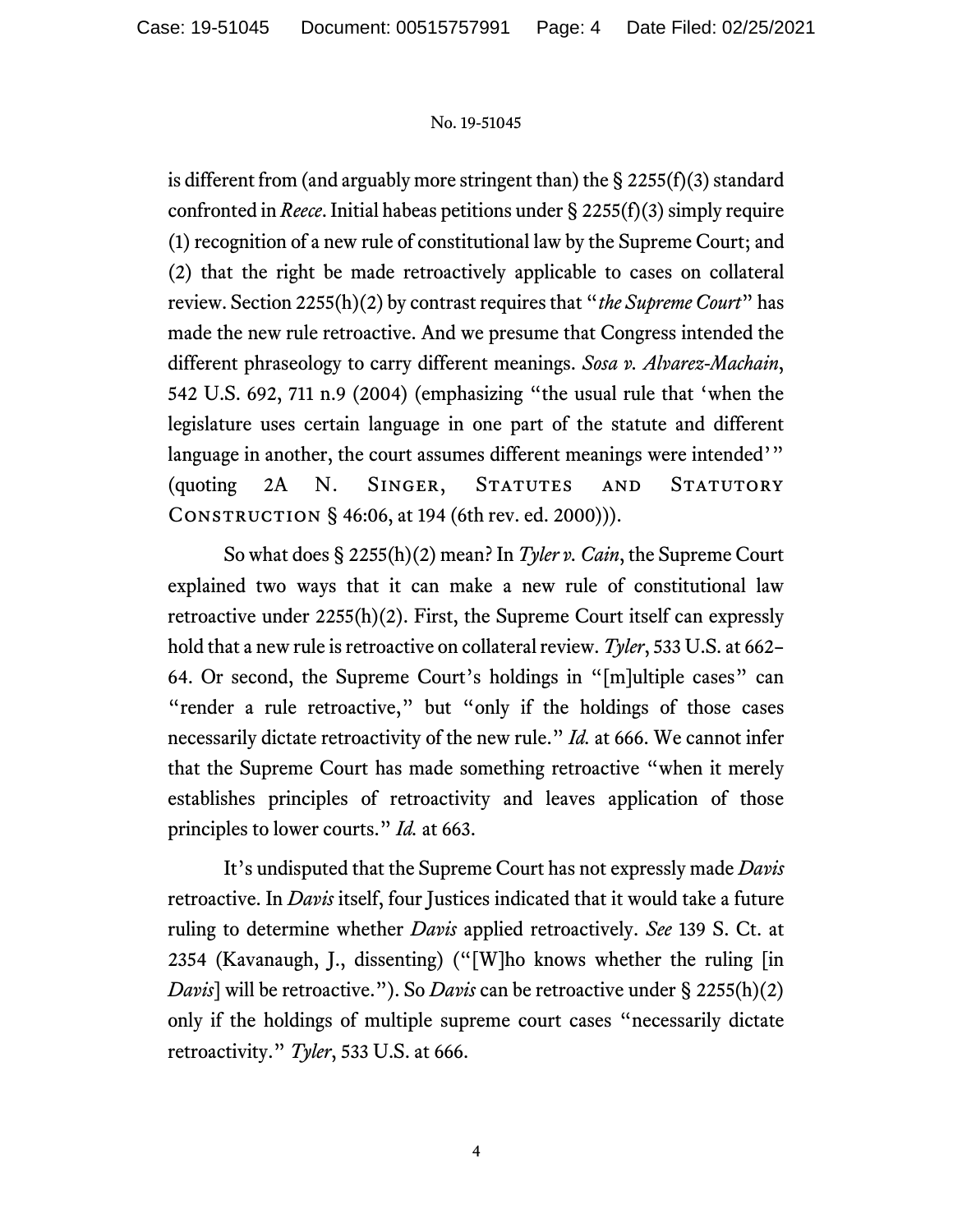What are those multiple cases? It's not entirely clear. The parties point to *Teague v. Lane*, 489 U.S. 288 (1989) (plurality opinion), for example. But it's not obvious why *Teague* would apply here, given that it turned on principles of finality and comity that apply to *state* judgments. *See Welch*, 136 S. Ct. at 1264 (assuming without deciding that *Teague* applies to federal prisoners); *cf. United States v. Hayman*, 342 U.S. 205, 210–19 (1952) (distinguishing federal prisoners' motions under § 2255 from state prisoners' habeas petitions); *Beras v. Johnson*, 978 F.3d 246, 250 (5th Cir. 2020) (per curiam) (same); *id.* at 255–56 (Oldham, J., concurring) (same). It could be argued, I suppose, that Congress added the phrase "made retroactive[]" to § 2255(f)(3) and § 2255(h)(2) in AEDPA—seven years after *Teague*—and hence incorporated *Teague* into those statutory provisions. *Cf. Cannon v. Univ. of Chicago*, 441 U.S. 677, 697–98 (1979). But I think we'd be well-served to consider all the arguments for and against applying *Teague* to federal judgments, rather than continuing to assume that it applies.

The parties also point to *Welch*. But that case concerned the retroactivity of *Johnson v. United States*, 576 U.S. 591 (2015)—not *Davis*. The statutory provisions in *Johnson* and *Davis* are similar, sure. But it seems odd that we're all just assuming the Supreme Court would want us to extend *Johnson* and *Welch* to a new statute. That's not the level of rigor that usually accompanies statutory interpretation, constitutional adjudication, or retroactivity doctrine. It's also not the way inferior courts usually interpret Supreme Court precedent. *See, e.g.*, *Agostini v. Felton*, 521 U.S. 203, 237–38 (1997). And it's particularly odd to do it when Congress tasked the Supreme Court—and only the Supreme Court—with extending its precedent. *See* 28 U.S.C. § 2255(h)(2).

If it were up to me, I'd wait until the Supreme Court itself made *Davis* retroactive, as  $\S$  2255(h)(2) requires. But at this point, we have numerous Fifth Circuit panels that have authorized successive motions under